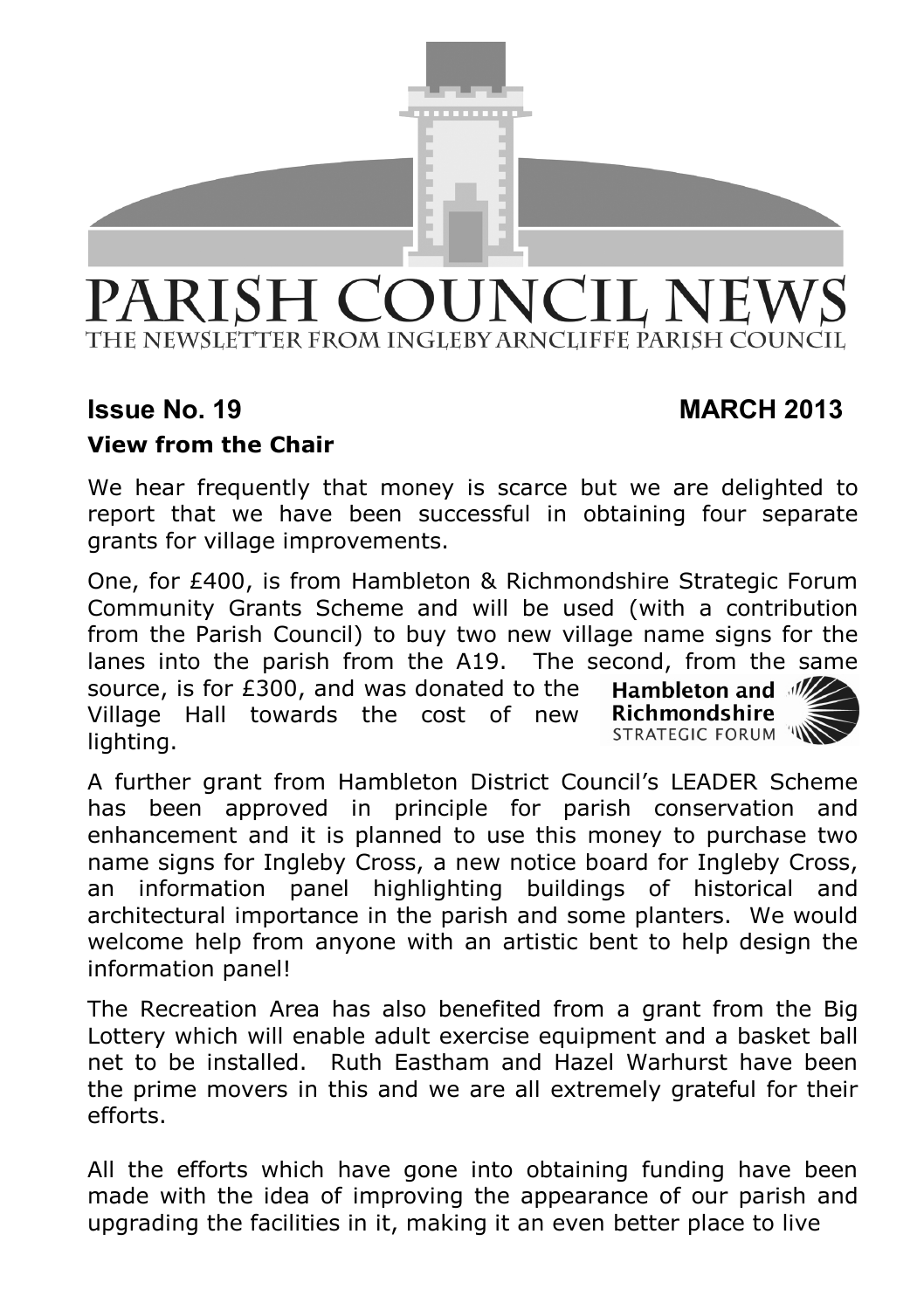or visit. It is the Parish Council's intention to carry on the process by re-assessing the grass cutting for the 2013 season and holding working parties to tidy up specific areas. The first working party is planned for **Sunday 7th April** and will combine litter picking and pruning the trees on School Lane just before Somerset House and tidying up the grass verges which have been badly eroded. The proposed wild flower area around the trees will be delineated and prepared for seeding. Please come and join us and help prepare the parish for the Spring. Bring suitable tools and wear high visibility vests or jackets if you have them. Litter Picking equipment will be provided. **We will meet at the Water Tower at 10.30 am.**

The Parish Council now has licences from NYCC to put small flower beds beside the village name signs once the new signs are in place. This is another part of the enhancement process.

 *Joyce Bean – Chair* 

# **Neighbourhood Watch**

North Yorkshire Police continue to receive reports of tools, trailers, power tools, specialised equipment and fuel being stolen around the Hambleton & Richmondshire District. To reduce these crimes please ensure that all outbuildings are secure, property is marked and report any suspicious vehicles or people in the area. Be alert for unusual noises and lights, especially at night. Note the details (including the vehicle registration number if you can) and phone "101" immediately unless you think that a crime is about to be committed, in which case phone 999. When convenient, please pass me the details so that I can keep up to date with developments. My e-mail address is roy.family@talk21.com, or phone 07922 009639.

# **Neighbourhood Alert Messages**

I regularly receive Neighbourhood Watch messages from North Yorkshire Neighbourhood Watch Association and from the Police. Some of these messages are important and highly relevant to our community. One concerning safety in the run up to Christmas was forwarded recently to people who receive the Parish Council News letter by e-mail. I would like to share similar messages with people in future, using discretion about which ones to forward. Copies will still be printed for the village notice boards for the benefit of people who do not have internet access. Please let Hazel know if you do not want to receive such messages by e-mail.

> *Tim Roy Neighbourhood Watch Co-ordinator*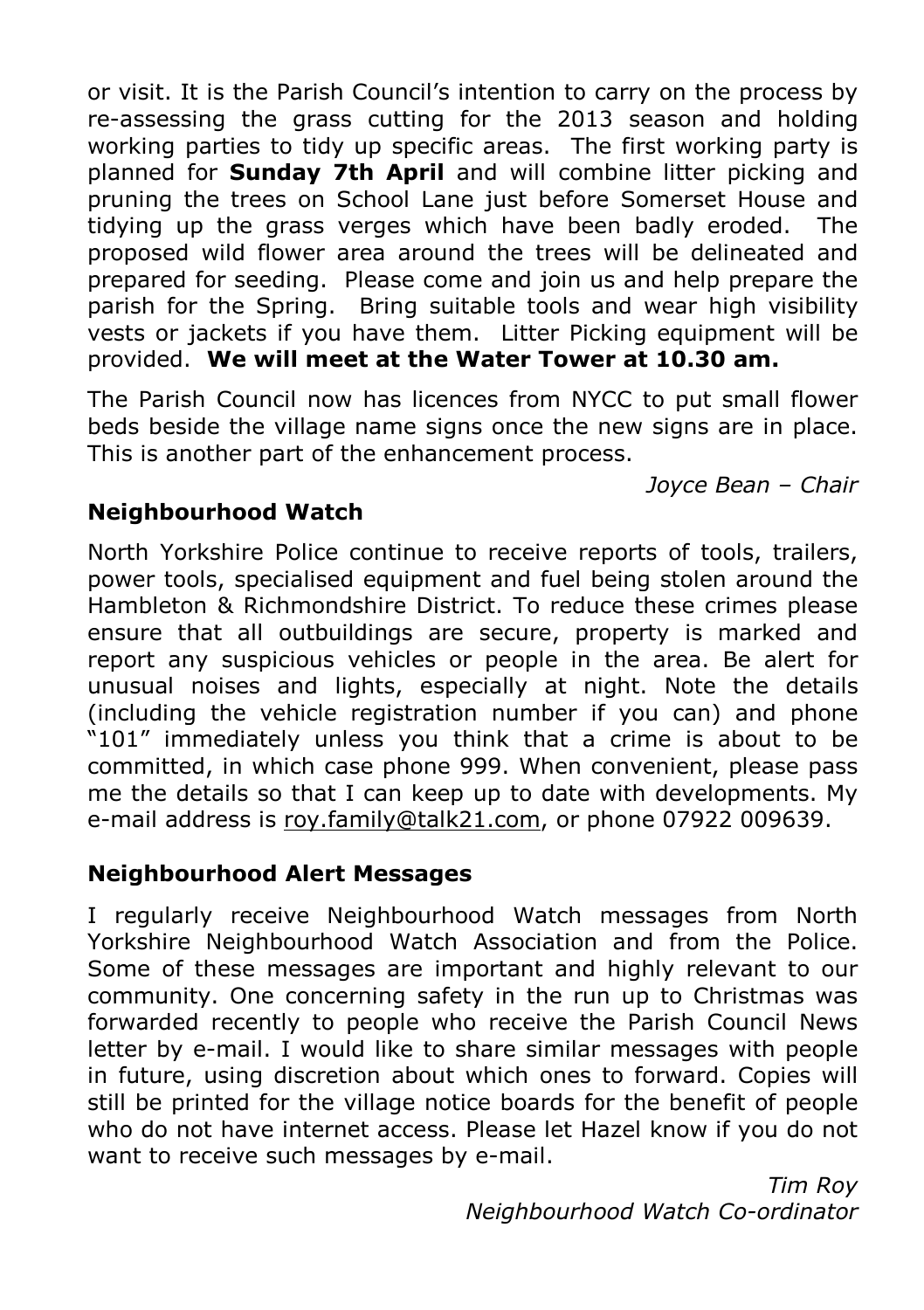

#### **Carols Round the Christmas Tree**

Carol singing around the Christmas tree at Ingleby Cross raised £35.10 which was sent to the Herriot Hospice. Parish Councillors would like to thank Steve Young, Sir John and Lady Bell, Ray and Margaret Rowling, Venetia Wade, John Robinson and Becky, June Wright and Pauline Atkinson for their much-appreciated contribution to the success of the evening.

# **A date for your diaries**

#### **Annual Parish Meeting and Parish Council AGM**

The date of these two meetings is **Wednesday 29th May**. The Annual Parish Meeting will be held in the Village Hall, Ingleby Cross beginning at **7pm**. It will be followed by the AGM of the Parish Council. Alan Scargill, the Hambleton District Street Scene Officer, has kindly agreed to address the meeting and answer questions about how we can control and try to eliminate this hazardous nuisance of dog fouling in our Parish.

#### **Local Elections for County Councillors**

These elections will be held on Thursday 2nd May 2013. The voting venue for Ingleby parish will be advised on individual polling cards and general posters.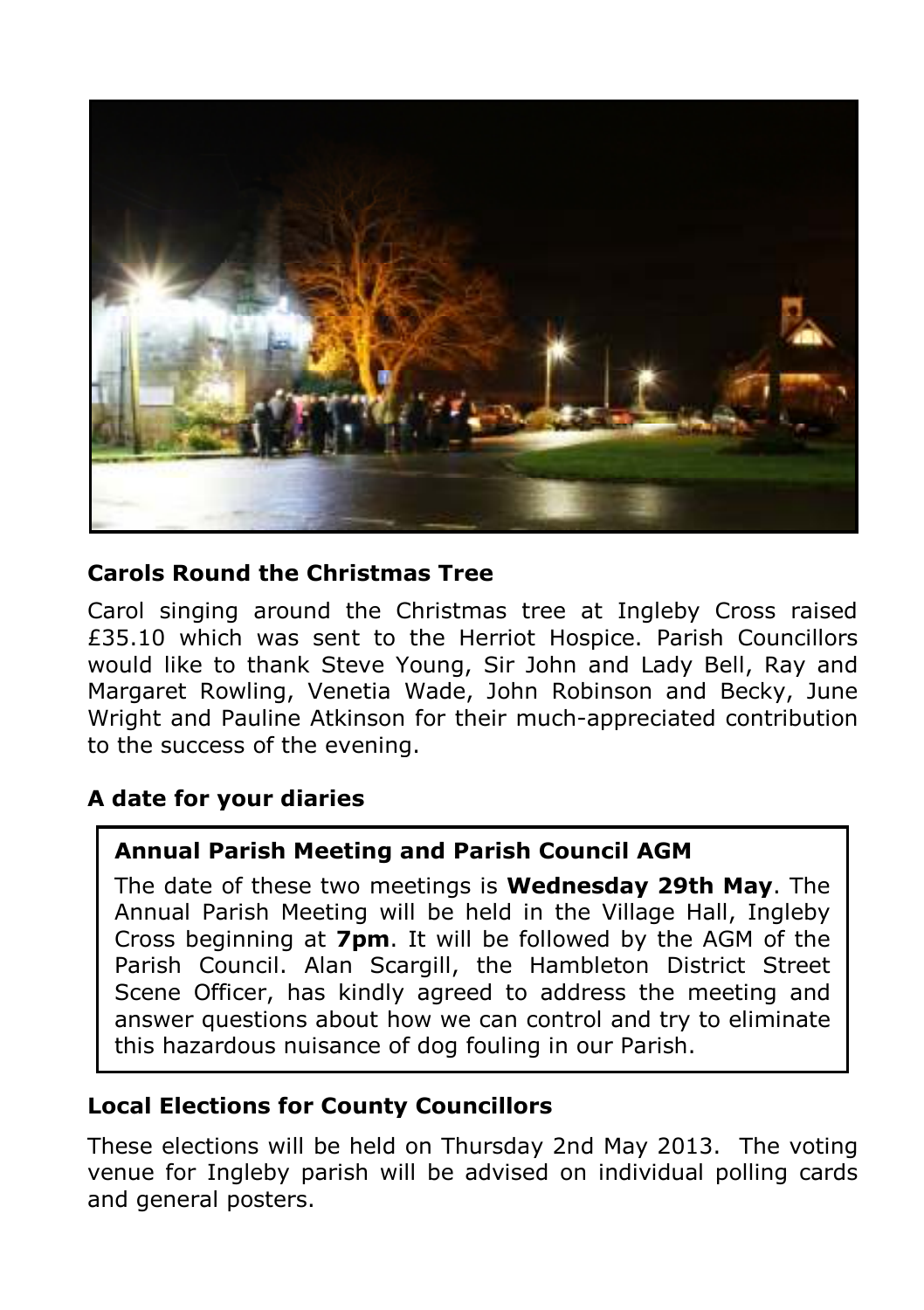#### **No Cold Calling Zones**

The situation as at March 2013:

The Parish Council members and Neighbourhood Watch organiser are very concerned about the ongoing problem of traders calling door to door in Ingleby Arncliffe and Ingleby Cross, especially young men selling overpriced household goods from black holdalls. There have been many complaints about their pushy approach and how difficult some people find it to get them to move on. Some residents have felt intimidated into buving something that they did not need, and others have been distressed by their experiences with these callers. There is also the possibility that some of these callers are using doorstep calling as cover for checking properties for future burglaries.

Given the frequency and nature of doorstep callers here, and the high proportion of residents over the age of 60 (source: the Community Plan Questionnaire returns), North Yorkshire County Council Trading Standards department recommends that we set up a No Cold Calling Zone (NCCZ) for the villages. A NCCZ is aimed at deterring unscrupulous people such as traders offering to fix some broken roof tiles and young men selling overpriced household goods. A NCCZ does not affect people who regularly visit such as Avon and Betterware agents, and milkmen. Charity collectors are not affected as long as they are genuine.

Street signs are erected at the entrances to a NCCZ. These signs are about the same size as the existing Neighbourhood Watch signs. Residents are encouraged to use window and door stickers that state "No Doorstep Callers. The residents of this property do not want uninvited traders to visit this property. Please leave and do not return. If you do not leave and/or if you return, you will commit a criminal offence".

Residents are also given a card that they can post out through their letterbox for the caller to read: "You are in a No Cold Calling Area. I do not deal with uninvited doorstep callers."

Examples of the street sign and the sticker are on the Ingleby Arncliffe notice board (which has more space that the one at Ingleby Cross and is locked so they should not go missing and are less likely to get covered over).

Residents, especially those who are not very assertive, should thus feel more confident to turn these traders away if they do call on them.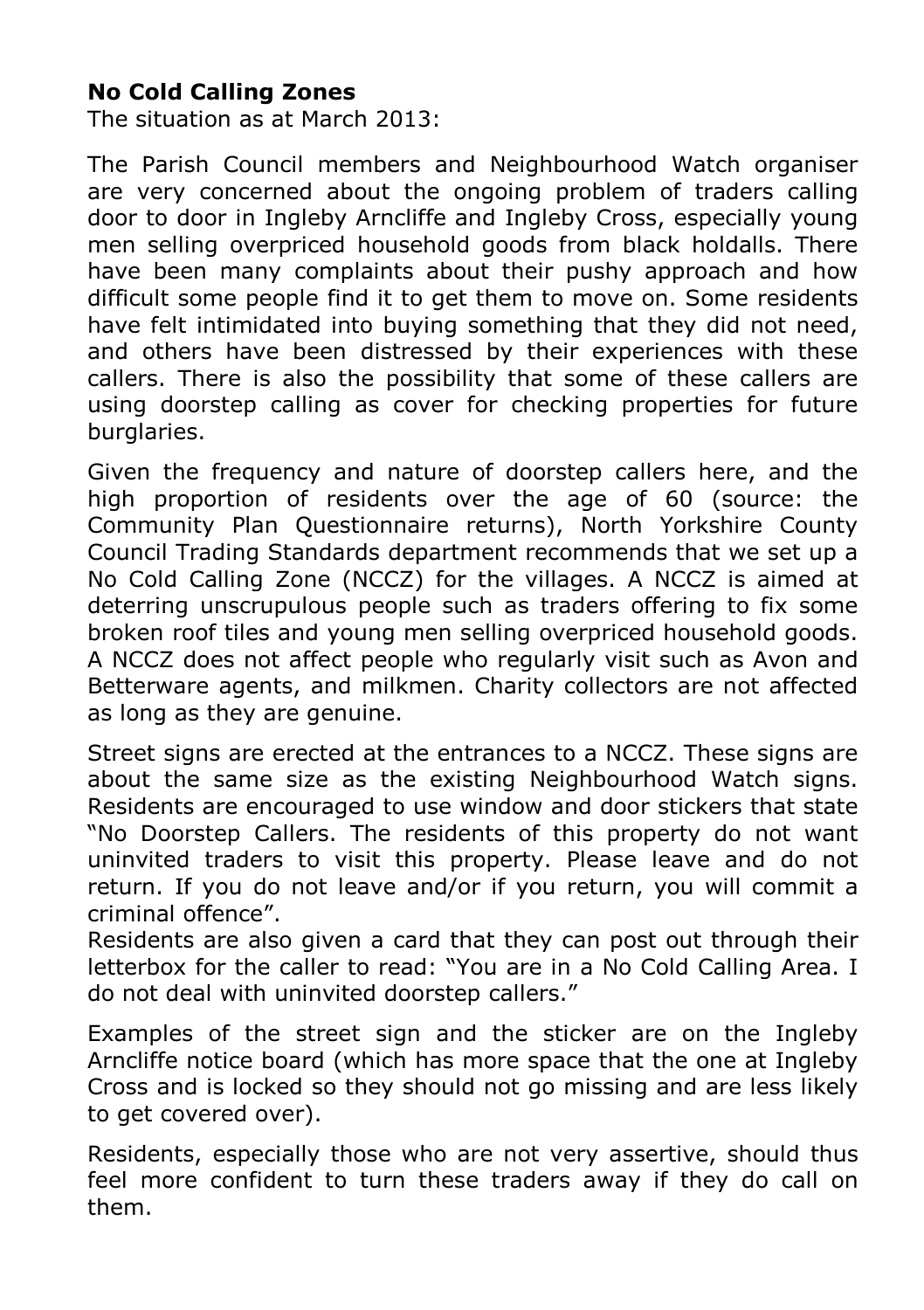Trading Standards ask residents to report incidents of doorstep callers so that they or the Police can attend and investigate them. A better picture of their movements can then be compiled and appropriate action taken against them.

Our application was submitted in December 2012. Due to the high demand for these zones, it looks like it will be May 2013 before Trading Standards can set up our zone. Shortly before then a letter from Trading Standards will be delivered to all residents of the villages, explaining in detail what a NCCZ is, and asking for objectors to contact them by telephone or in writing within a couple of weeks. The returns are assessed and as long as no more than 25% of residents object, a NCCZ will be approved. Signs will be erected and stickers and information packs distributed to people who want them, very soon after the assessment.

If you have any concerns in the meantime, please contact a member of the Parish Council.

 *Tim Roy Neighbourhood Watch Co-ordinator*

#### **Farewell Letter from Duncan** January 12th 2013

(Duncan was our caretaker at the Village Hall)

"Thank you! So, as I write this message, with my training starting tomorrow, I think about what the future and my new career hold, but also what I'm leaving behind.

I've been so lucky to be part of this community. I have so many friends in the village that I can just call round for a brew unannounced. I'm going to miss village life, but it's made me who I am today.

I cannot thank everyone enough for giving me support, opportunities, friendship, and although being young, treating me with respect and as an adult. So THANK YOU!

I look forward to getting stuck into my training and coming back to the 'Shire' when I get chance.

My email address is duncroy@hotmail.co.uk, if you would like to send me a message of support or just to give me some good old village gossip. It will be much appreciated.

Take care and see you all soon."

Duncan Roy

*(A farewell message which some of you will have read in the February "News and Views" magazine)*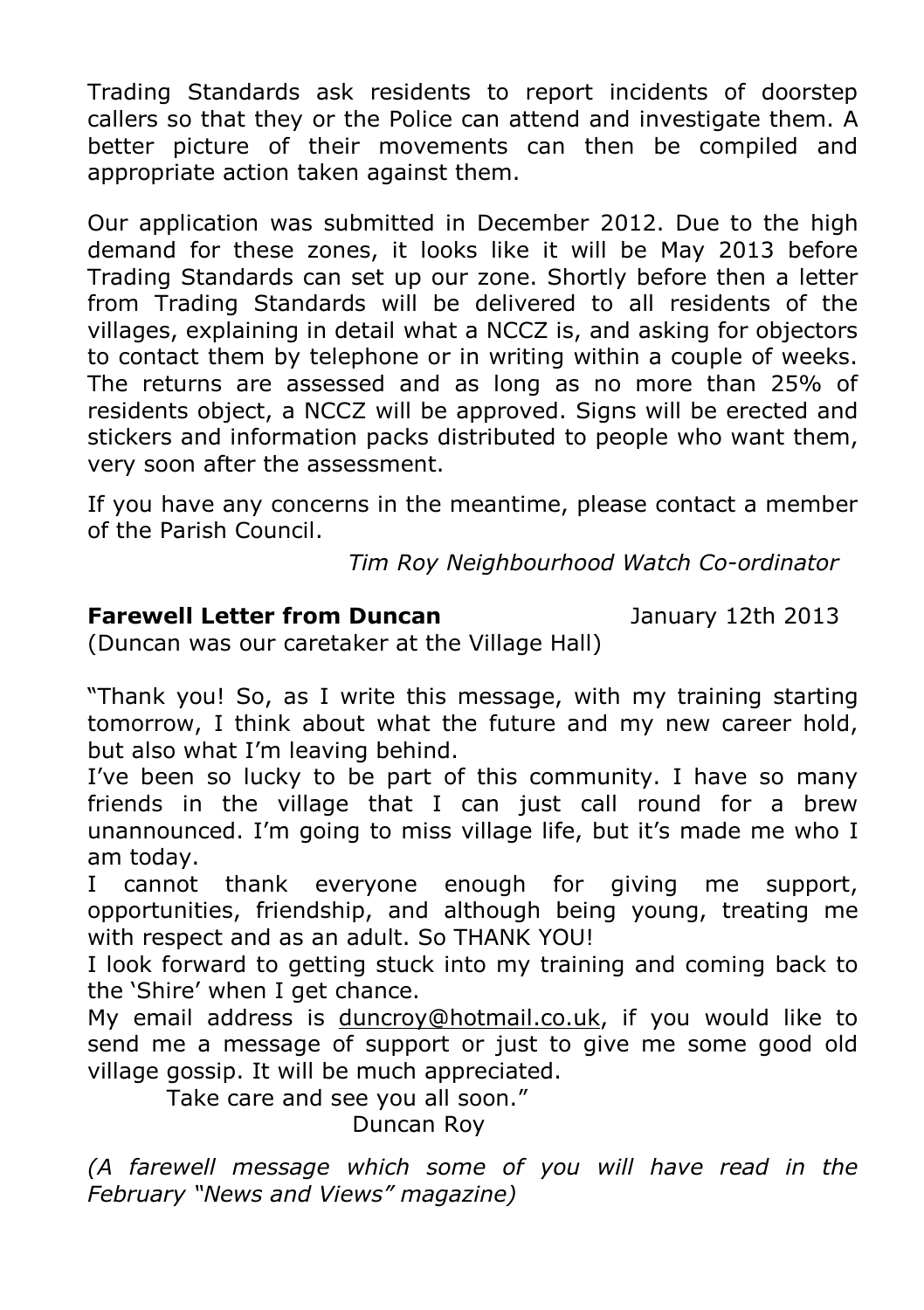# **Dog fouling**

Dog fouling problems are continuing, particularly along the roadside verge from Ingleby Cross towards the sewage farm, and in Green Lane including the grass areas at the end of the main street. Dog waste bins are sited around our villages, and there is no excuse for not clearing up after your dog. Please make every effort to keep our community free of these unpleasant deposits.

*Councillors: Joyce Bean, Mark Wigin, Hazel Warhurst, Lucy Jensen and Judith Temple* 

# **Community Plan**

The Steering Group working on the Community Plan is now collating the results of the Questionnaire and turning these into an action plan for the future of the parish. It is hoped that the plan will be published by mid-summer and will stimulate volunteers to help ensure the actions are carried out to the benefit of all residents.

#### **Housing**

Amanda Madden, the Hambleton Rural Housing Enabling Officer has visited the Parish and looked at possible sites for 6-8 low cost houses to be built. She will be contacting landowners as the next step in the process to meet the needs identified in the Affordable Housing Survey conducted in the Parish in autumn 2011.

#### **New look Parish Website**

A small group of volunteers has been meeting to plan a new Parish Website that will enable more people to contribute information regularly. In this way we expect to be able to keep the news and details of community groups' activities and other important information up to date. Relevant material from the original site has been transferred and the new website will be live in about ten days' time. Everyone signed up to the Parish e-circulation list will be notified.

#### **Thanks to:-**

.... all village residents for many excellent photographs supplied for use in the Community Plan document and on the Website.

.... the kind farmer who cleared the village streets of snow during the worst of the wintry weather, which enabled the snow and ice to thaw more quickly.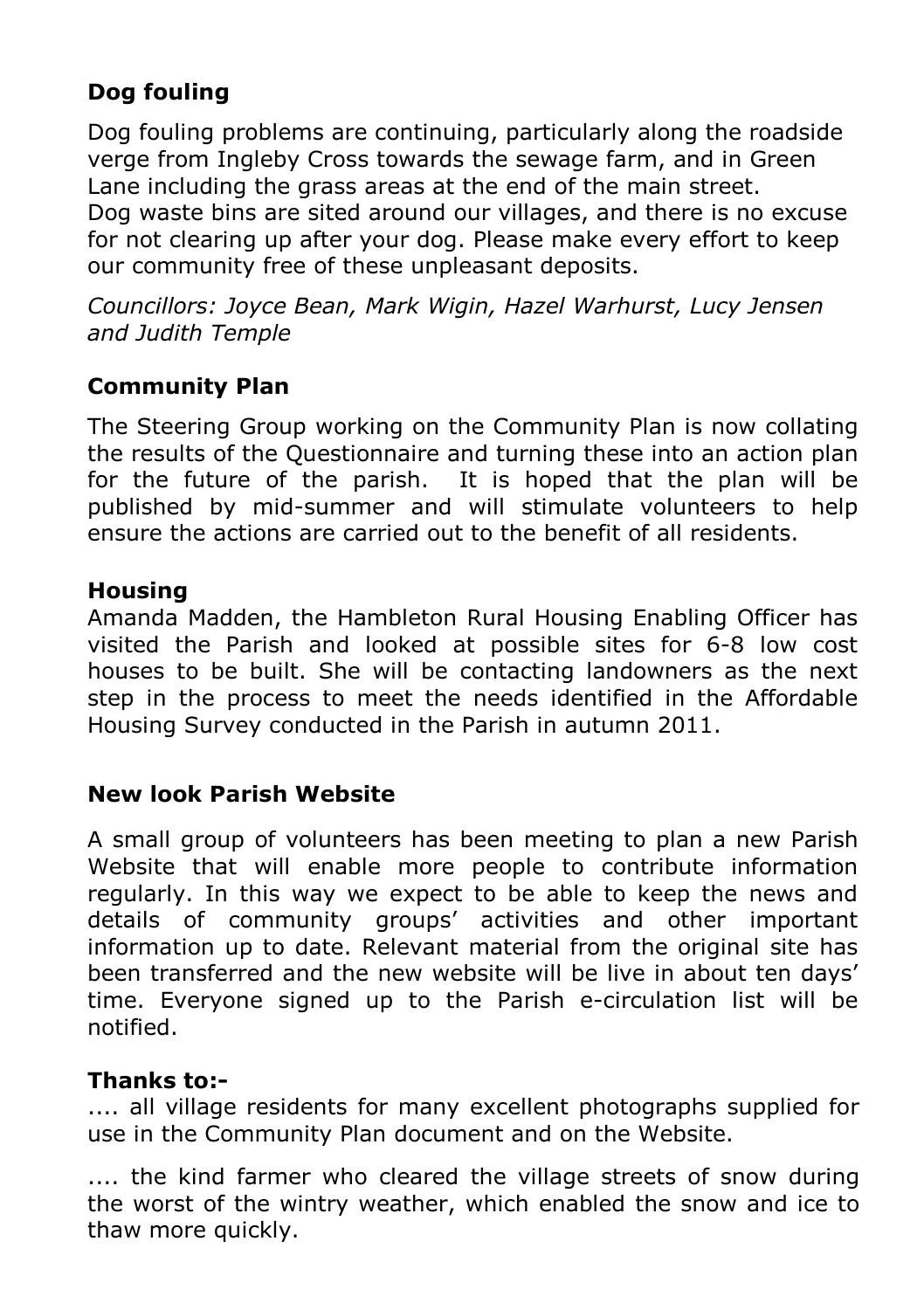# **A brief update from Duncan Roy**

*Following his earlier message, we asked Duncan last week how his course was progressing.* 

Halfway there! I'm currently on my long weekend break during Army Basic Training at Pirbright, Surrey. The first half of the course has been full on, sharing a room with 11 lads is a slight change to having a 2 bedroom cottage to myself! The course has been extremely varied. So far we've covered everything from drill to weapon handling and hospital corners. Sometimes I feel more like a housewife than a soldier under training though.....ironing my kit at 11pm on a Saturday night is the new alternative to going to the Blue Bell for a few pints. I often think about the village and all of the kind wishes and advice given to me before starting training. It keeps me focused and on track. Although I miss my trails up in the Arncliffe Woods and across the moors, I am being well supplied with generous helpings of Physical Training which keeps me happy.

The training is like a big game really, you've just got to play the game right. Good teamwork is essential. I'm enjoying the challenge and looking forward to getting stuck into the next 7 weeks and passing out as a trained Soldier.

It's really quite strange not having someone watching over your every move now that I am back in "Civvy Street" for a few days. I keep half expecting an irate Corporal to be bellowing at me without any warning. I hope to catch up with as many people as I can during my break, have a good rest and just chill out. I hope that you are all well, and are well stocked up with tea and milk for when I call round next time. **Take care**,

 *Duncan* 

*(After basic training at Pirbright, Duncan will move on to Combat Engineer Training at the Royal School of Military Engineering, Minley in Surrey. He will then attend the Royal School of Military Engineering at Chatham in Kent to learn the specific trade of Surveyor of Engineering.)* 

# **Grass Cutting**

The Parish council is about to invite tenders for the Grass Cutting in the Parish and full details will be displayed on the notice-boards. Tenders will be required within the next ten days to be considered at the Parish Council meeting on March 27th.

When awarded, the new contract will take effect in April.